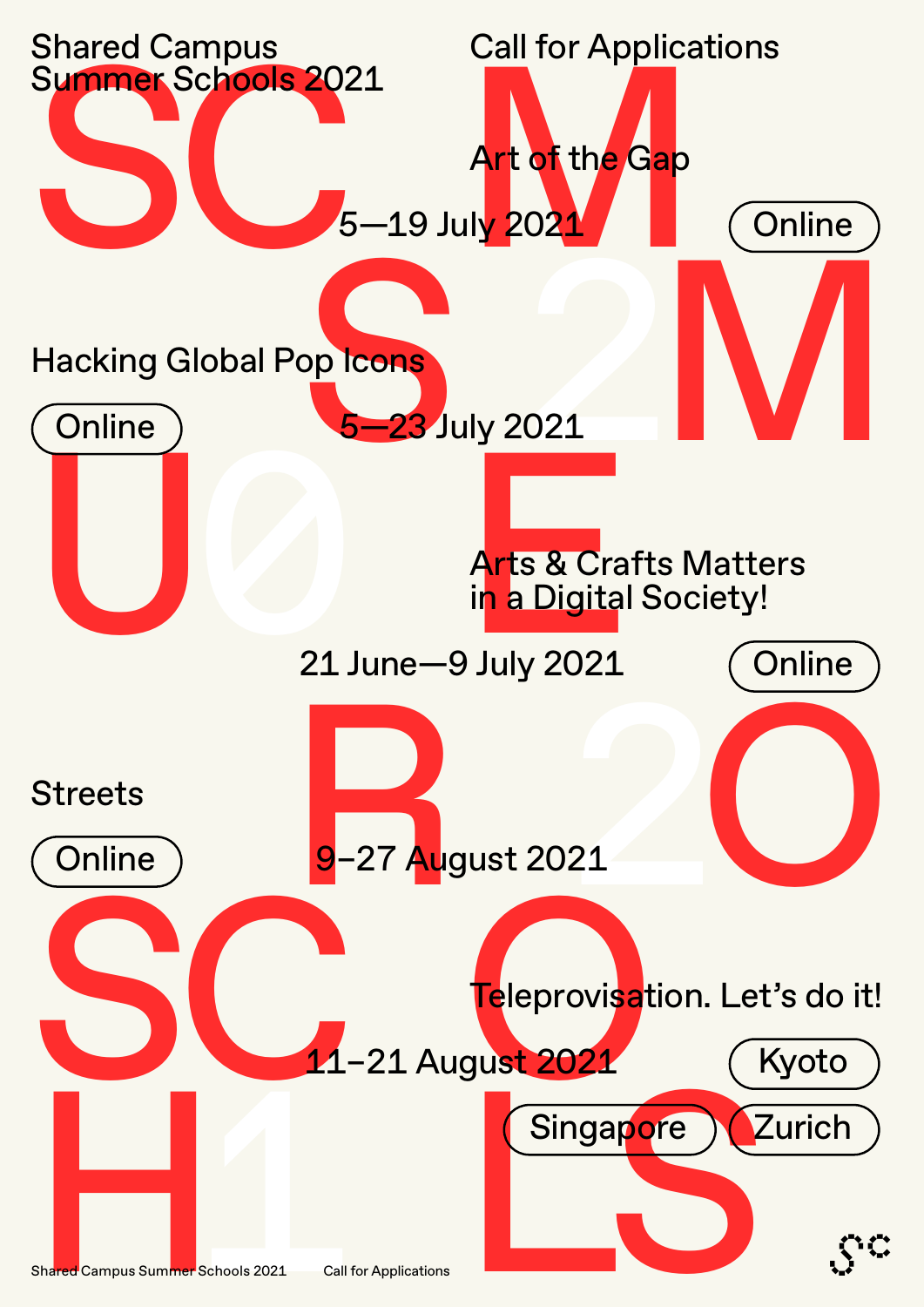Shared Campus is a cooperation platform for international education formats, research networks and joint productions launched by seven higher arts education institutions.

Shared Campus launched its first activities in 2019 with various education formats and research initiatives. In 2021, we are glad to offer following five summer schools, which have been jointly developed<br>between the partner universities and are open to students from all Shared Campus institutions.

Shared Campus establishes connections that generate value for students, academics and profes- sionals, and enables participants to share knowledge and competencies across borders and disciplines. The platform is designed around internationally rel- evant themes focusing on transcultural issues and cross-disciplinary collaboration.

Shared Campus Partners City University of Hong Kong ⁄ School of Creative Media (SCM) Hong Kong Baptist University (HKBU) Kyoto Seika University (SEIKA) LASALLE College of the Arts, Singapore  $($  $|$  ASALLE) Taipei National University of the Arts (TNUA) University of the Arts London (UAL) Zurich University of the Arts (ZHDK)

#### Collaborating Partners

Amsterdam University of the Arts École des Beaux-Arts de Paris Monash University Tokyo University of the Arts University of Siegen University of the Arts Utrecht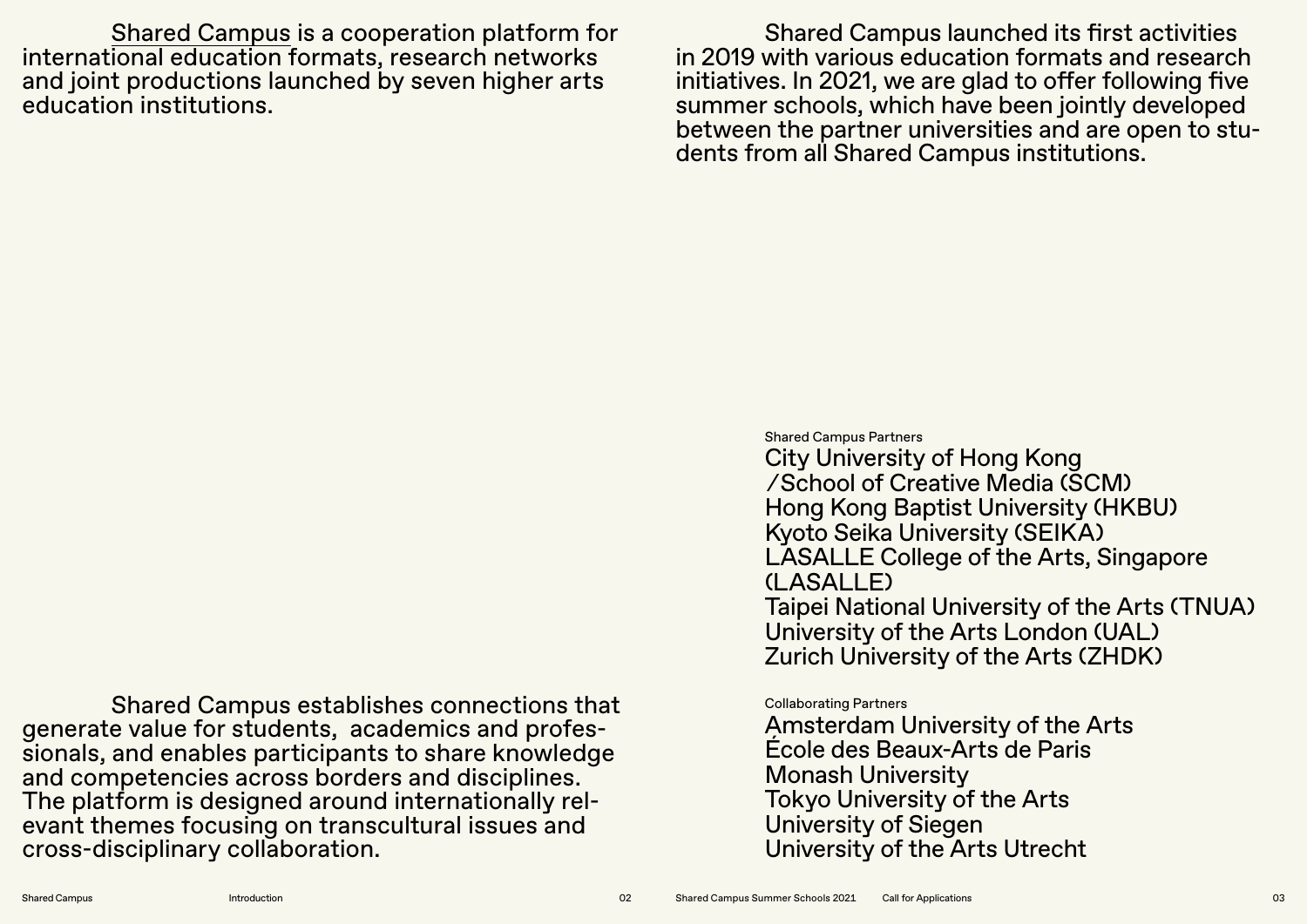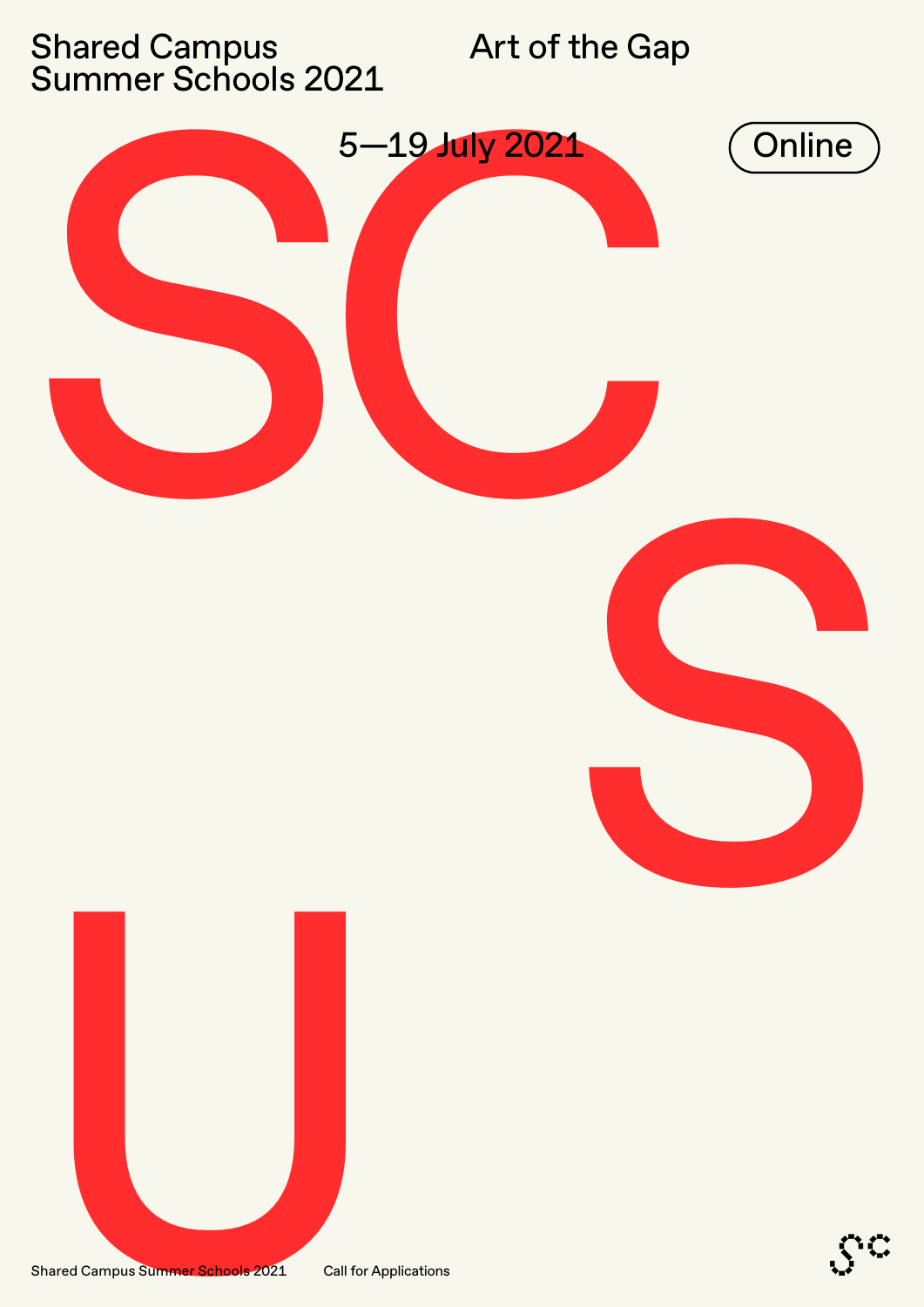#### Title: Art of the Gap Dates: 5—19 July 2021 **Online** Exhibition in Berlin: 24—25th July 2021

Historical awareness builds perceptions of the connectedness of things, of past, present and future. The notion of relics is considered and expanded for artistic purposes, which can be truly contemporary for new conceptions beyond a physical state. In developing this topic, the programme will emphasise the ideal of relics in digital space. We will look at how media-generated digital clips (e.g. police videos of the deaths of Rodney King and George Floyd; internet MEMES) have become artifacts or relics forming the basis of new narratives in today's global society. Has the ideal of the local vernacular, or of indigenous culture, become more diminished in light of these digital events? Participants will be able to discuss these questions and others with various artists, curators and cultural agents from diverse backgrounds, to gain insight into how they perceive such phenomena.

*Art of the Gap* will include talks with artists, musicians and other cultural agents, as well as studio visits and workshops. Participants will not only be exposed to course inputs, but will be able to shape and articulate the topic in their own practice. The resulting works will be exhibited at an artist space in Berlin.

| <b>DATES</b>                                                   | 5-19 July 2021                                                                                                                                                                                                                                                                                     |
|----------------------------------------------------------------|----------------------------------------------------------------------------------------------------------------------------------------------------------------------------------------------------------------------------------------------------------------------------------------------------|
| <b>PARTICIPANTS</b>                                            | The programme offers places to 25 students from the<br>participating partner institutions from a wide range of arts and<br>design disciplines, including performing arts, film, music, fine<br>arts, media arts, design, and art education.                                                        |
| <b>ADMISSION</b><br><b>CRITERIA AND</b><br><b>REQUIREMENTS</b> | ○ Proficient in English<br>o Level: BA, MA, MPhil, PhD<br>o Disciplines: all arts and design disciplines                                                                                                                                                                                           |
| <b>APPLICATION</b><br><b>DOCUMENTS</b>                         | o Brief statement (max 1 page): What is your background?<br>What are your interests? What perspectives would you bring<br>to the workshop? What do you expect from the workshop?<br>○ Portfolio: A work sample related to the aims and contents<br>of the Summer School (pdf, video or sound file) |
| <b>CREDITS</b>                                                 | Awarded as stipulated by the home institution                                                                                                                                                                                                                                                      |
| <b>STUDENT COSTS</b>                                           | No course fee for students from Shared Campus<br>partner institutions                                                                                                                                                                                                                              |
| <b>APPLICATION</b><br><b>PROCESS</b>                           | o Submission deadline: 30 APRIL 2021<br>○ Online application (incl. submission of documents):<br>https://intern.zhdk.ch/art_ofthe_gap                                                                                                                                                              |
|                                                                | o Participants will be selected by the responsible faculty                                                                                                                                                                                                                                         |

Final confirmation of participation: MID MAY 2021

| LEARNING<br>OUTCOMES/<br><b>COMPETENCES</b> | ○ Conceptualizing and fabrication skills<br>o Discussing media and digitality<br>o Understanding new concepts, forms of research,<br>modes of analysis and making techniques                                                                                                                                                  |
|---------------------------------------------|-------------------------------------------------------------------------------------------------------------------------------------------------------------------------------------------------------------------------------------------------------------------------------------------------------------------------------|
| <b>FACULTY</b>                              | o William Davis, Associate Professor (ZHdK)<br>o Leung Chi Wo, Associate Professor (SCM)                                                                                                                                                                                                                                      |
| <b>TENTATIVE GUESTS</b>                     | Isaac Chong (Berlin/Hong Kong), Ming Wong (Berlin/<br>Singapore), Arin Rungjang (Bangkok), John Tain (Hong Kong),<br>Cosmin Constinas (Hong Kong), Katja Novitskova (Tallin/<br>Amsterdam/Berlin), Andrea Crespo (New York), Ariana Müller<br>(Berlin), Jonas Lund (Amsterdam/Berlin), Jörg Heiser (Berlin)<br>and many more. |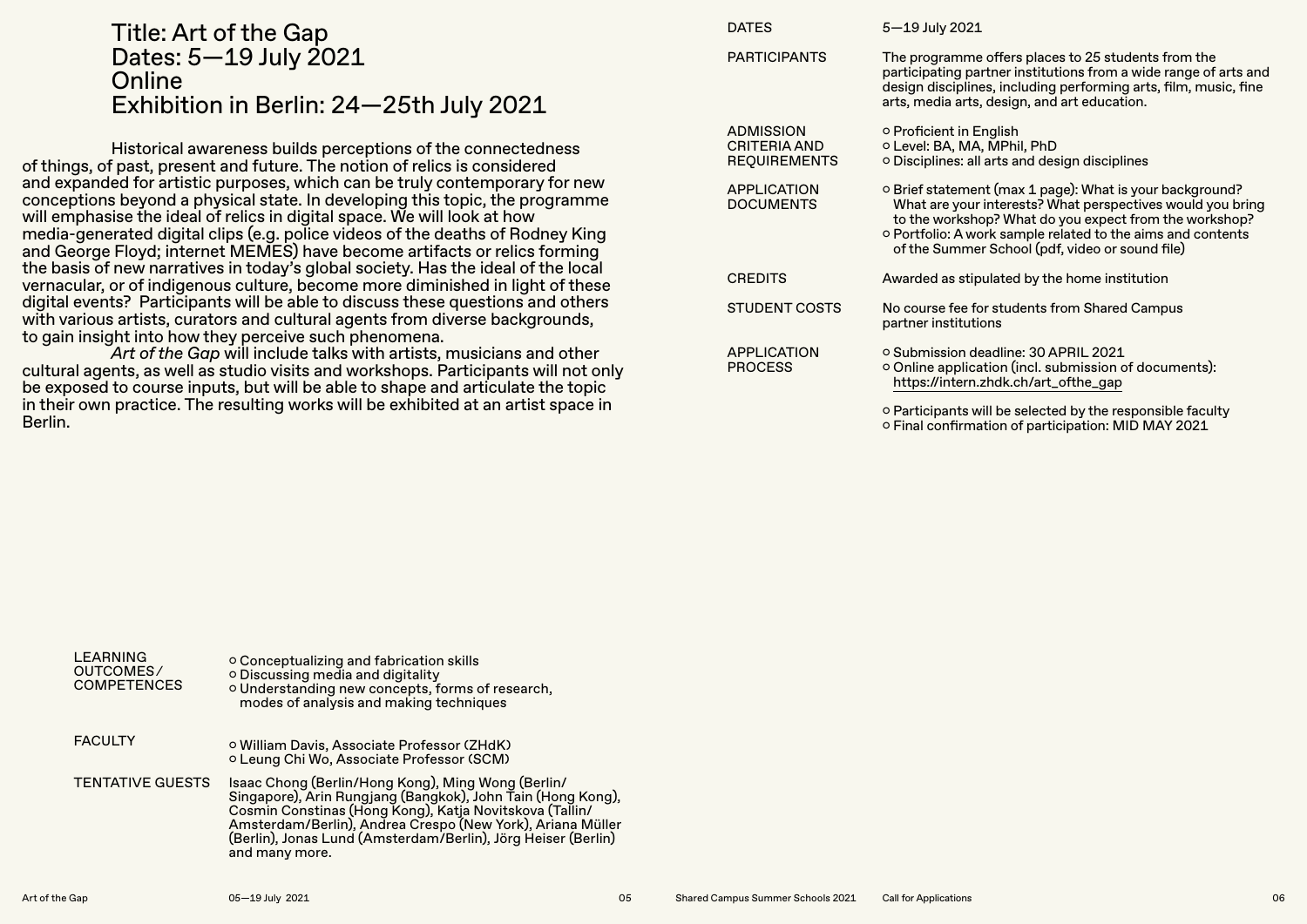# Shared Campus<br>Summer Schools 2021

# **Hacking Global Pop Icons**

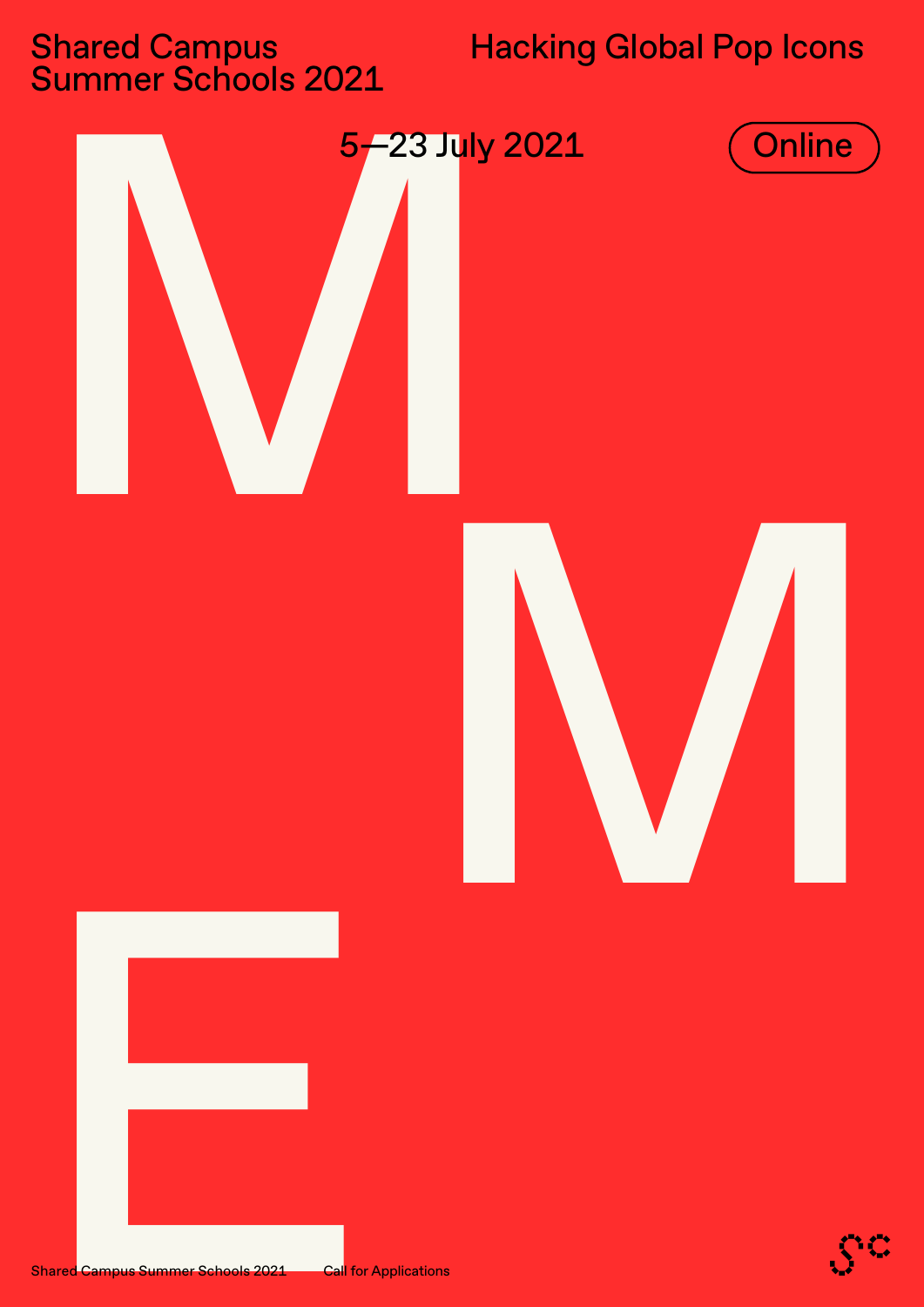#### Title: Hacking Global Pop Icons Dates: 5—23 July 2021 **Online**

Global icons have local meanings: What do they say about our identities, society and culture? What makes an icon? Can technology be considered iconic? How has coronavirus changed what we think of as iconic? How can we deconstruct, remix and hack what we see as iconic? In the third edition of this Summer School, a global pop icon will serve as a common starting point for cultural analysis and for the transdisciplinary production of new artistic and journalistic works seeking to deconstruct, remix and expand the influence of the chosen icon. Participants from Europe and Asia will collaborate using various research methods (ethnographic field research, pop culture theory, reception theory, discourse analysis) and co-creation in various formats.

This practice-based Summer School will offer students a unique opportunity to experience new creative fields in transcultural collaborations and to learn about cultural concepts in global contexts, the global mainstream and transcultural adaptation. Focusing on a chosen icon, the different projects will interconnect and influence each other.

Collaboration will result in a final presentation in multiple formats (e.g. fiction or documentary film, interactive media, performances, creative nonfiction, short stories, comics, podcasts, discourse analysis, spatial installations, art in public space, songs, music videos, etc.).

| <b>DATES</b>                                                   | $5 - 23$ July 2021                                                                                                                                                                                                                                                                                 |
|----------------------------------------------------------------|----------------------------------------------------------------------------------------------------------------------------------------------------------------------------------------------------------------------------------------------------------------------------------------------------|
| <b>PARTICIPANTS</b>                                            | The programme offers places to 30 students from the<br>participating partner institutions from a wide range of arts and<br>design disciplines, including performing arts, film, music, fine<br>arts, media arts, design, and art education.                                                        |
| <b>ADMISSION</b><br><b>CRITERIA AND</b><br><b>REQUIREMENTS</b> | ○ Proficient in English<br>o Level: BA, MA, MPhil, PhD<br>○ Disciplines: all arts and design disciplines                                                                                                                                                                                           |
| <b>APPLICATION</b><br><b>DOCUMENTS</b>                         | o Brief statement (max 1 page): What is your background?<br>What are your interests? What perspectives would you bring<br>to the workshop? What do you expect from the workshop?<br>o Portfolio: A work sample related to the aims and contents<br>of the Summer School (pdf, video or sound file) |
| <b>CREDITS</b>                                                 | Awarded as stipulated by the home institution                                                                                                                                                                                                                                                      |
| <b>STUDENT COSTS</b>                                           | No course fee for students from Shared Campus<br>partner institutions                                                                                                                                                                                                                              |
| <b>APPLICATION</b><br><b>PROCESS</b>                           | ○ Submission deadline: 30 APRIL 2021<br>○ Online application (incl. submission of documents):<br>https://intern.zhdk.ch/hacking_global_pop_icons<br>$\circ$ Participants will be selected by the responsible faculty                                                                               |

Final confirmation of participation: MID MAY 2021

| <b>LEARNING</b><br>OUTCOMES/<br><b>COMPETENCES</b> | ○ Understanding cultural concepts in global contexts<br>o International and transdisciplinary collaboration<br>o Media representation theory<br>○ Presentation skills<br>o Creative writing skills<br>o Virtual and sensory ethnography                                                                                                                                                                                                                                                                                                                                                                                                                                                           |
|----------------------------------------------------|---------------------------------------------------------------------------------------------------------------------------------------------------------------------------------------------------------------------------------------------------------------------------------------------------------------------------------------------------------------------------------------------------------------------------------------------------------------------------------------------------------------------------------------------------------------------------------------------------------------------------------------------------------------------------------------------------|
| <b>FACULTY</b>                                     | ○ Justin Wong, Comic Artist, Assistant Professor,<br>Coordinator of Crafts and Design Division (AVA/HKBU)<br>o Kingsley Ng, Media Artist, Assistant Professor<br>at the Academy of Visual Arts (AVA/HKBU)<br>o Dr Chow Yiu Fai, Writer/Lyricist/Researcher,<br>Associate Professor at the Department of Humanities<br>and Creative Writing (HKBU)<br>o Caitlin Shepherd, Artist, Researcher and Lecturer<br>in Contextual & Theoretical Studies, London College<br>of Communication (UAL)<br>○ Tom Gerber, Director for feature films and TV series,<br>Lecturer & Researcher at the Film Department (ZHDK)<br>○ Claudio Bucher, Music Producer, Author,<br>Researcher Creative Economies, (ZHDK) |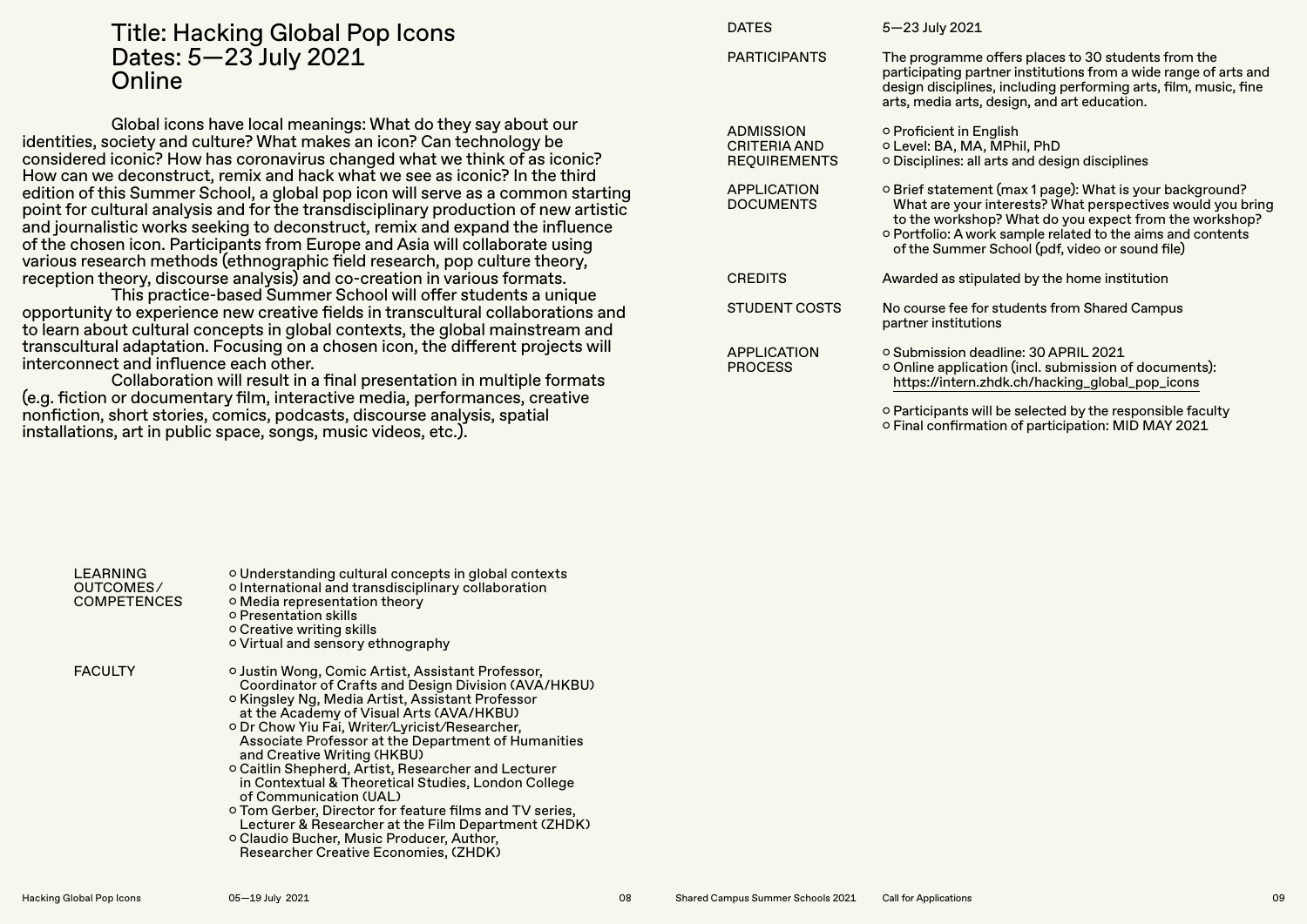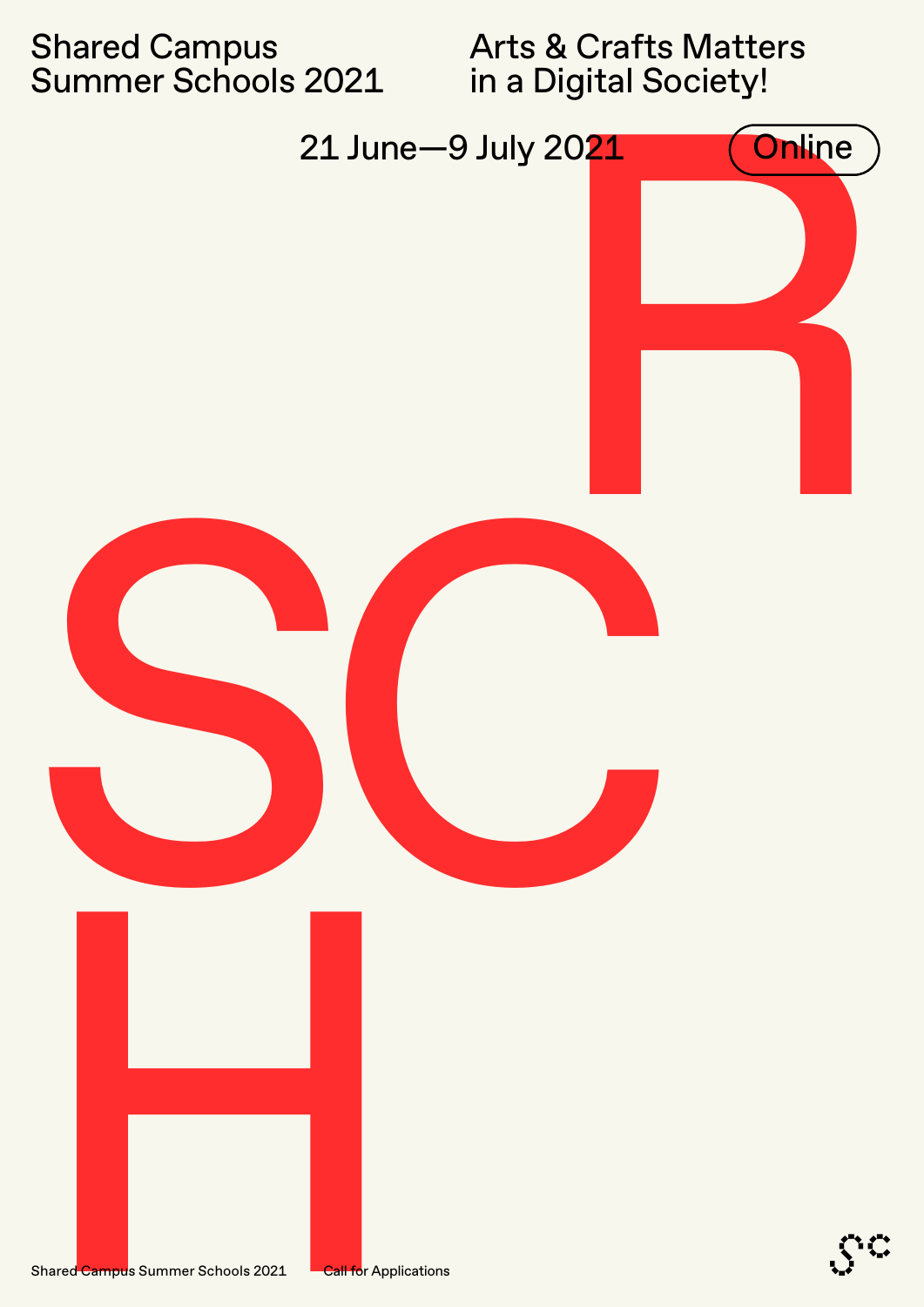#### Title: Arts & Crafts Matters in a Digital Society! Dates: 21 June—9 July 2021 **Online**

Arts & Crafts is part of local aesthetics, and of culture around materials and production methods. It represents a canon of values and identity, and is connected with notions of "origin," "skills" and "uniqueness."

Arts & Crafts involves an economic system of design, production and trade. Around this, social and political systems are being transformed by digitalisation and globalisation. Booming digital technologies are disrupting design and production, as well as heavily impacting the affected societies.

How can material-based techniques and styles be renewed and digitally translated? How to establish the notion of a global digital crafts movement? Answering these questions involves creatively and individually mixing analog materials with digital methods, shared knowledge and creativity, from which new crafts communities will emerge.

Participants will be able to develop their own modes of expression, thus enabling new aesthetic qualities to emerge between craft and digitality. The results will be produced at the School of Creative Media (SCM) and exhibited in an "online gallery." Theoretical reflections on social design will part of a forthcoming summer school publication.

International arts & crafts experts will provide insights from their daily practice while experts in social development and economics will highlight the relation between creation, production and society.

| <b>DATES</b>                                                   | 21 June-9 July 2021                                                                                                                                                                                                                                                                                |
|----------------------------------------------------------------|----------------------------------------------------------------------------------------------------------------------------------------------------------------------------------------------------------------------------------------------------------------------------------------------------|
| <b>PARTICIPANTS</b>                                            | The programme offers places to 30 students from the<br>participating partner institutions from a wide range of arts and<br>design disciplines, including performing arts, film, music, fine<br>arts, media arts, design, and art education.                                                        |
| <b>ADMISSION</b><br><b>CRITERIA AND</b><br><b>REQUIREMENTS</b> | ○ Proficient in English<br>○ Level: BA, MA, MPhil, PhD<br>O Disciplines: all arts and design disciplines                                                                                                                                                                                           |
| <b>APPLICATION</b><br><b>DOCUMENTS</b>                         | o Brief statement (max 1 page): What is your background?<br>What are your interests? What perspectives would you bring<br>to the workshop? What do you expect from the workshop?<br>○ Portfolio: A work sample related to the aims and contents<br>of the Summer School (pdf, video or sound file) |
| <b>CREDITS</b>                                                 | Awarded as stipulated by the home institution                                                                                                                                                                                                                                                      |
| <b>STUDENT COSTS</b>                                           | No course fee for students from Shared Campus<br>partner institutions                                                                                                                                                                                                                              |
| <b>APPLICATION</b><br><b>PROCESS</b>                           | o Submission deadline: 30 APRIL 2021<br>○ Online application (incl. submission of documents):<br>https://intern.zhdk.ch/arts_crafts                                                                                                                                                                |
|                                                                | $\circ$ Participants will be selected by the responsible faculty<br>○ Final confirmation of participation: MID MAY 2021                                                                                                                                                                            |

| <b>LEARNING</b><br>OUTCOMES/<br><b>COMPETENCES</b> | o Exploring different crafts cultures<br>o Transforming ideas from analog to digital and vice versa<br>o Developing scenarios for social change<br>o Project work (using or mixing digital and<br>analog design methods)<br>o Insights into Asian arts and crafts culture                                                                                                                                                                                     |
|----------------------------------------------------|---------------------------------------------------------------------------------------------------------------------------------------------------------------------------------------------------------------------------------------------------------------------------------------------------------------------------------------------------------------------------------------------------------------------------------------------------------------|
| <b>FACULTY</b>                                     | ○ Dr Tobias Klein, Associate Professor,<br><b>MFA Programme Director (SCM)</b><br>○ Prof. Michael Krohn, Professor at the Department<br>of Design, Head of CAS Atmospheric Design,<br>Head of Center of Sustainability (ZHdK)<br>o Larissa Holaschke, Teaching Associate Department<br>of Design, Programme Trends & Identity (ZHdK)<br>O Dr Basia Sliwinska, Senior Lecturer, Cultural and Historical<br>Studies Department, London College of Fashion (UAL) |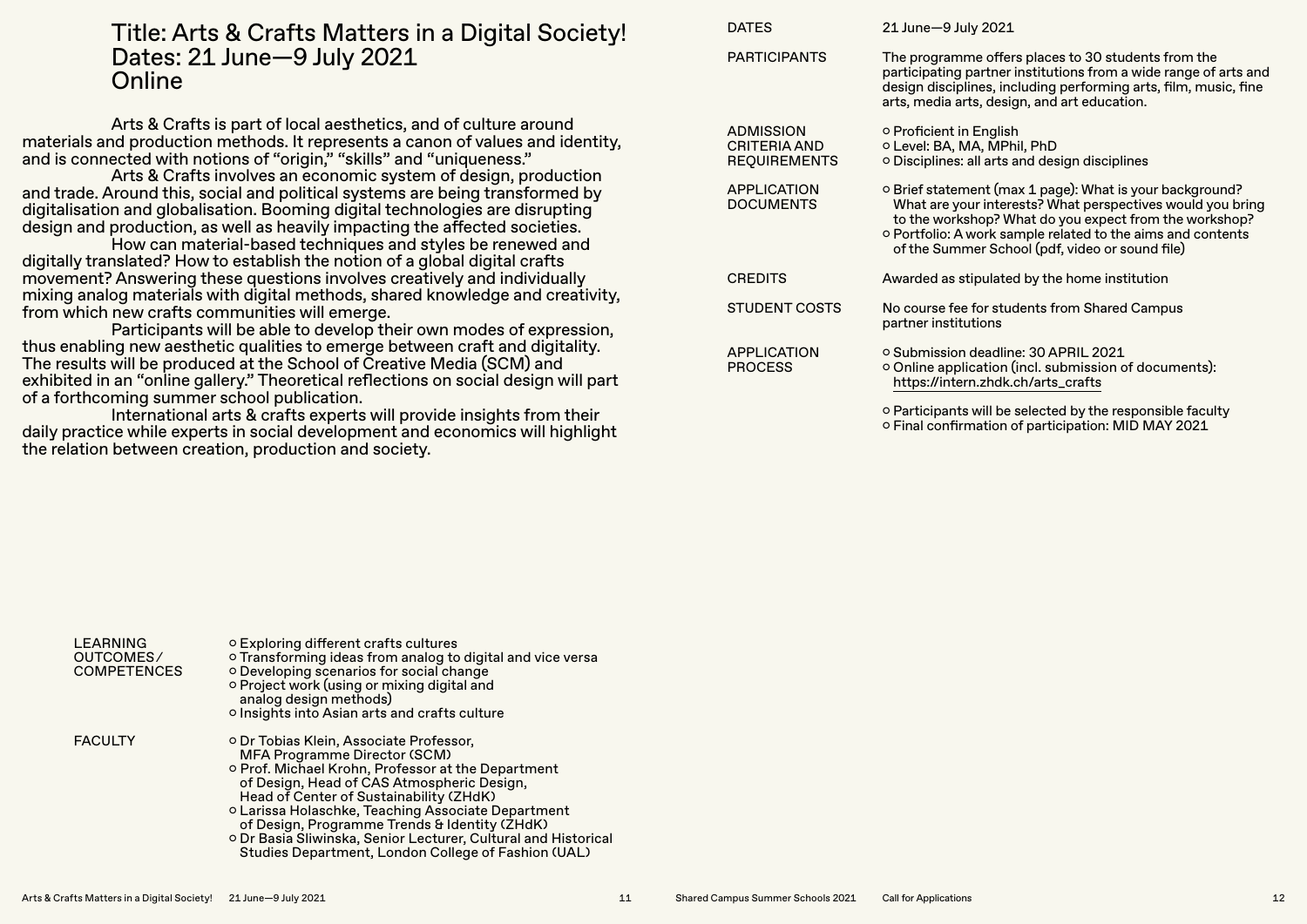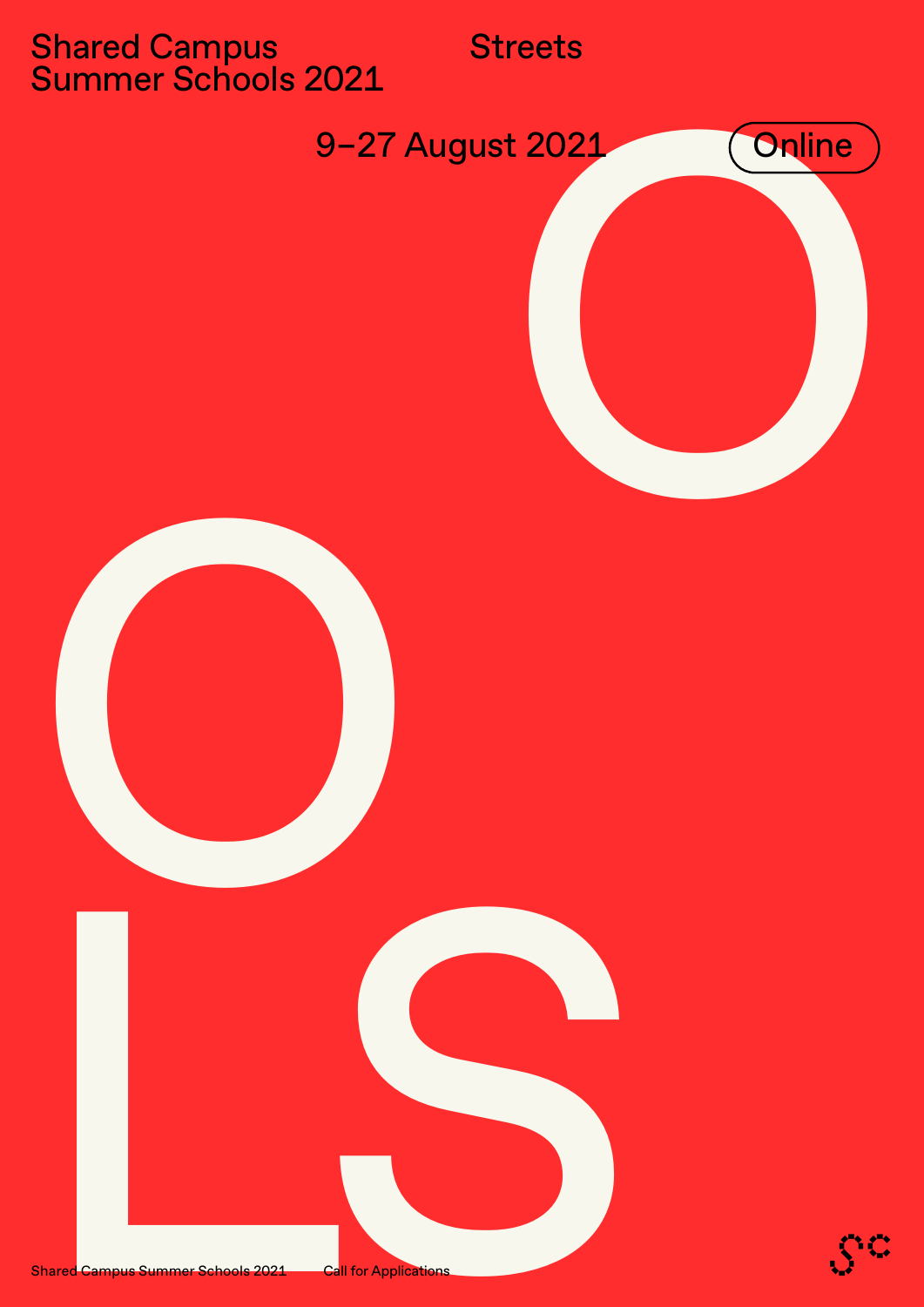#### Title: Streets Dates: 9—27 August 2021 Online

Since the pandemic, our private spaces have taken on radically different meanings, merging office spaces into our homes. Simultaneously, our notion of the public sphere has changed dramatically: we are conscious of (social) distance, of places that have become inaccessible, and of locations that we now frequent under different conditions.

Public space has always been contested, a sphere where power relations are manifested, protests held, cultures embodied, and rules enforced. The experience of being in a public sphere varies dramatically  $-$  not just between locations, but also between different identities.

*Streets* will explore how decolonization affects public spheres and how social movements are played out locally. In collaboration with artists, activists and researchers from indigenous populations, students from Europe and Asia will challenge assumptions about ownership, identity and belonging through physical interaction in public space and through activities connecting them with local environments.

Week 1 will be dedicated to a series of off-screen studio exercises and to gathering diverse field recordings (sonic, textual, visual). In weeks 2 and 3, participants will work in groups and with mentors to create physical exhibitions in every location, which will be connected in a single virtual exhibition. We have established contact with the Kyoto-based conference "ICAS – Crafting The Future," which will enable students to present their work to an international audience.

| <b>LEARNING</b><br>OUTCOMES/<br><b>COMPETENCES</b> | o Doing research in a transdisciplinary setting<br>○ Gaining in-depth knowledge of key concepts of decolonial<br>theory and questions about urban dwelling<br>o Critical and conceptual reflection<br><b>O</b> Gaining transcultural competence; building and expanding<br>a cultural network                                                                                                                                                                                                                            |
|----------------------------------------------------|--------------------------------------------------------------------------------------------------------------------------------------------------------------------------------------------------------------------------------------------------------------------------------------------------------------------------------------------------------------------------------------------------------------------------------------------------------------------------------------------------------------------------|
| <b>FACULTY</b>                                     | ο Dr Kae Amo, Artist, Anthropologist and Lecturer (Κγοτο SEIKA)<br>o Jennifer Teeter, Musician, Social Sciences<br>Researcher (Kyoto SEIKA)<br>O Dr Evelyn Kwok, Research Assistant Professor (AVA/HKBU)<br>o Michael Leung, Artist, Designer, Urban Farmer<br>and Visiting Lecturer (AVA/HKBU)<br>○ Prof. Mee Ping Leung, Artist and Professor (AVA/HKBU)<br>o Dr Annemarie Bucher, Art and Landscape Historian,<br>Curator, Lecturer BA Fine Arts (ZHdK)<br>o Rada Leu, Artist, Musician and Teaching Assistant (ZHdK) |
| <b>GUEST SPEAKERS</b>                              | ○ Koji Yuki, Ainu Woodblock Print Artist (TBC)<br>O Titi Freak, Graffiti Artist (TBC)<br>o Koto Abe, Documentary Filmmaker (TBC)<br>○ Lucille Reyboz & Yusuke Nakanishi, directors<br>of KYOTOGRAPHIE                                                                                                                                                                                                                                                                                                                    |

| <b>DATES</b>                                                   | 9-27 August 2021                                                                                                                                                                                                                                                                                   |
|----------------------------------------------------------------|----------------------------------------------------------------------------------------------------------------------------------------------------------------------------------------------------------------------------------------------------------------------------------------------------|
| <b>PARTICIPANTS</b>                                            | The programme offers places to 30 students from the<br>participating partner institutions from a wide range of arts and<br>design disciplines, including performing arts, film, music, fine<br>arts, media arts, design, and art education.                                                        |
| <b>ADMISSION</b><br><b>CRITERIA AND</b><br><b>REQUIREMENTS</b> | ○ Proficient in English<br>o Level: BA, MA, MPhil, PhD<br>o Disciplines: all arts and design disciplines                                                                                                                                                                                           |
| <b>APPLICATION</b><br><b>DOCUMENTS</b>                         | o Brief statement (max 1 page): What is your background?<br>What are your interests? What perspectives would you bring<br>to the workshop? What do you expect from the workshop?<br>○ Portfolio: A work sample related to the aims and contents<br>of the Summer School (pdf, video or sound file) |
| <b>CREDITS</b>                                                 | Awarded as stipulated by the home institution                                                                                                                                                                                                                                                      |
| STUDENT COSTS                                                  | No course fee for students from Shared Campus<br>partner institutions                                                                                                                                                                                                                              |
| <b>APPLICATION</b><br><b>PROCESS</b>                           | o Submission deadline: 30 APRIL 2021<br>o Online application (incl. submission of documents):<br>https://intern.zhdk.ch/streets                                                                                                                                                                    |

 Participants will be selected by the responsible faculty Final confirmation of participation: MID MAY 2021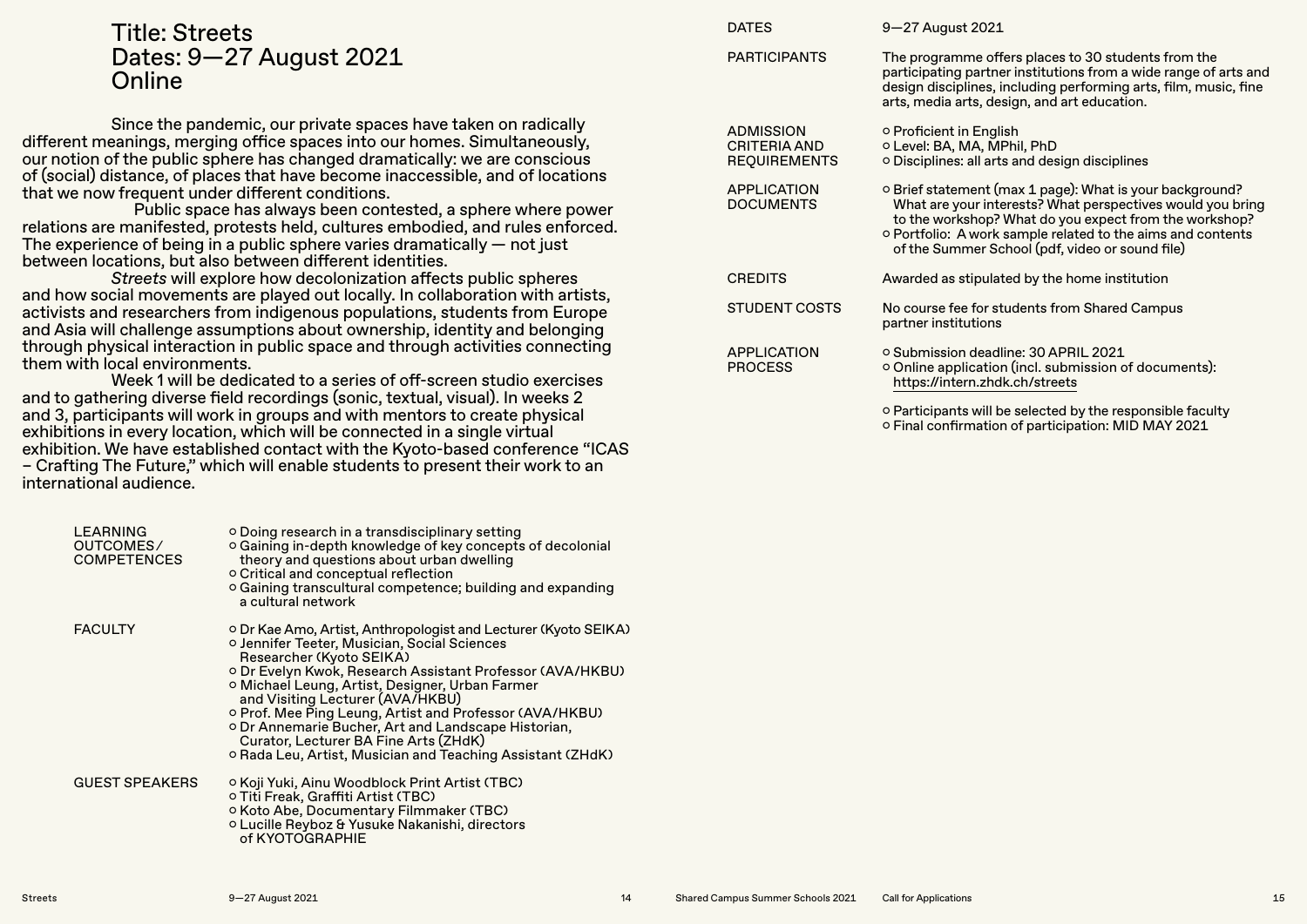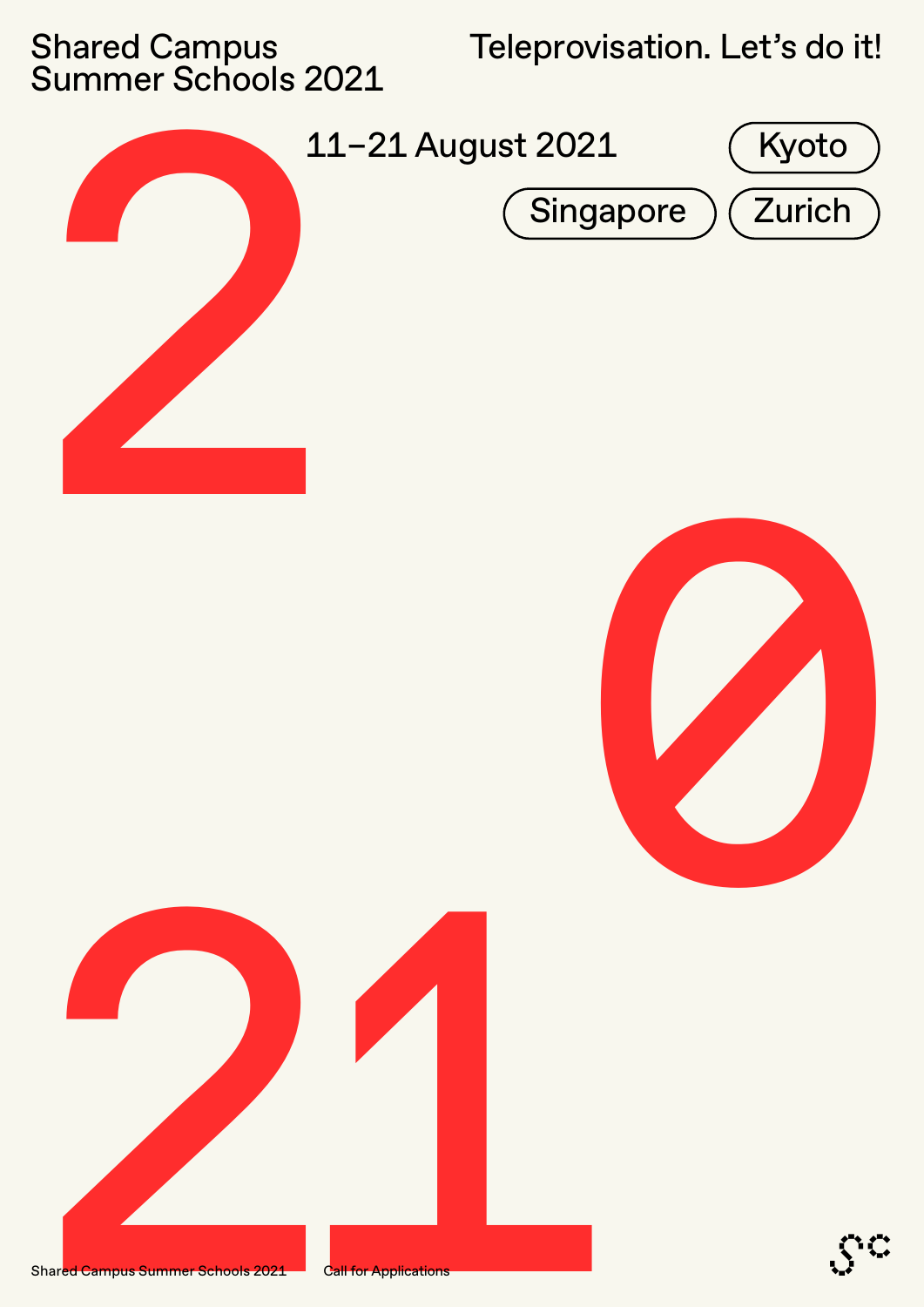|                                 | Title: Teleprovisation. Let's do it!                                                                                                                            | <b>DATES</b>                               | 11-21 August 2021                                                                                                           |
|---------------------------------|-----------------------------------------------------------------------------------------------------------------------------------------------------------------|--------------------------------------------|-----------------------------------------------------------------------------------------------------------------------------|
|                                 | Dates: 11-21 August 2021                                                                                                                                        | <b>PARTICIPANTS</b>                        | The Summer School offers places to 8-12 students at each                                                                    |
|                                 | Locations: Kyoto, Singapore, Zurich                                                                                                                             |                                            | location (Kyoto, Singapore, Zurich). The programme is open<br>to students from a wide range of arts and design disciplines, |
|                                 |                                                                                                                                                                 |                                            | including performing arts, film, music, fine arts, media arts,                                                              |
|                                 | Adopting the logic of a seismograph, improvisation can be                                                                                                       |                                            | design, and art education.                                                                                                  |
|                                 | understood as a methodology for gaining a deeper understanding of the                                                                                           | <b>ADMISSION</b>                           | o Proficient in English                                                                                                     |
|                                 | manifold layers shaping communication and creativity. Improvisation is not<br>only a practice for performative contexts but a method through which              | <b>CRITERIA AND</b><br><b>REQUIREMENTS</b> | o Level: BA, MA, MPhil, PhD<br>o Disciplines: all arts and design disciplines                                               |
|                                 | underlying assumptions, artistic attitudes and cultural strata can surface                                                                                      |                                            |                                                                                                                             |
|                                 | uninhibitedly. Difference is experienced in and through action.                                                                                                 | <b>APPLICATION</b><br><b>DOCUMENTS</b>     | ○ Brief statement (max 1 page): What is your background?                                                                    |
|                                 | Different ways of working, due to disciplinary backgrounds, cultural                                                                                            |                                            | What are your interests? What perspectives would you bring<br>to the workshop? What do you expect from the workshop?        |
|                                 | backgrounds or otherwise, can playfully co-operate through the artistic practice                                                                                |                                            | o Portfolio: A work sample related to the aims and contents                                                                 |
|                                 | of improvisation. Cultural artefacts - sounds, words, images, bodies - migrate<br>through the network and show how they might transform at its different nodes. |                                            | of the Summer School (pdf, video or sound file)                                                                             |
| <b>Effects and affects.</b>     |                                                                                                                                                                 | <b>CREDITS</b>                             | Awarded as stipulated by the home institution                                                                               |
|                                 | These improvised encounters will also involve various mediating                                                                                                 | <b>STUDENT COSTS</b>                       | o No course fee for students from Shared Campus                                                                             |
|                                 | technologies: cameras, screens, microphones, loudspeakers, as well as the                                                                                       |                                            | partner institutions                                                                                                        |
|                                 | jitter and glitches of capricious connective streams travelling through the<br>internet. Being here and there at the same time, reacting to each other within   | <b>APPLICATION</b>                         | o No costs for local students in Kyoto, Singapore, Zurich<br>o Costs for all other students travelling to one of the        |
|                                 | the network and reminding ourselves: "In improvisation, there are no mistakes"                                                                                  | <b>PROCESS</b>                             | three locations:                                                                                                            |
| (Miles Davis). Let's play!      |                                                                                                                                                                 |                                            | © Accommodation arrangements to be made                                                                                     |
|                                 |                                                                                                                                                                 |                                            | in agreement with the home institution.<br>● Travel expenses to/in one of the locations                                     |
|                                 |                                                                                                                                                                 |                                            | ● Insurance fees                                                                                                            |
|                                 |                                                                                                                                                                 |                                            | · Visa fees (wherever applicable): Tourist visa                                                                             |
|                                 |                                                                                                                                                                 |                                            | o Submission deadline: 30 APRIL 2021                                                                                        |
| <b>LEARNING</b>                 | o Using improvisation as a tool for (transcultural) exchange                                                                                                    |                                            | o Online application (incl. submission of documents):<br>https://intern.zhdk.ch/teleprovisation                             |
| OUTCOMES/<br><b>COMPETENCES</b> | o Working remotely and making the restrictions<br>of the online format artistically productive                                                                  |                                            |                                                                                                                             |
|                                 | o Introduction to streaming technologies also applicable<br>to individual work                                                                                  |                                            | o Participants will be selected by the responsible faculty<br>o Final confirmation of participation: MID MAY 2021           |
|                                 |                                                                                                                                                                 |                                            |                                                                                                                             |
| <b>FACULTY</b>                  | KYOTO SEIKA UNIVERSITY:                                                                                                                                         |                                            |                                                                                                                             |
|                                 | o Prof. Dr Masahiro Yasuda, Dean of Faculty Popular Culture                                                                                                     |                                            |                                                                                                                             |
|                                 | o Dr Takuro Mizuta Lippit, Turntablist, Lecturer<br>o Prof. Ms Akiko Ochi, Noise Musician,                                                                      |                                            |                                                                                                                             |
|                                 | Professor at Faculty of Popular Culture                                                                                                                         |                                            |                                                                                                                             |
|                                 | o Prof. Dr Saburo Hirano, Media Artist,<br>Professor at Faculty of Popular Culture                                                                              |                                            |                                                                                                                             |
|                                 |                                                                                                                                                                 |                                            |                                                                                                                             |
|                                 | LASALLE COLLEGE OF THE ARTS:<br>o Dr Timothy O'Dwyer, Head of School of Contemporary Music                                                                      |                                            |                                                                                                                             |
|                                 | o Dirk Stromberg, Lecturer in Audio Production                                                                                                                  |                                            |                                                                                                                             |
|                                 | o Brian O'Reilly, Lecturer in Electronic Music<br>o Dr Peter Zazzali, Programme Leader BA(Hons) Acting                                                          |                                            |                                                                                                                             |
|                                 |                                                                                                                                                                 |                                            |                                                                                                                             |
|                                 | ZURICH UNIVERSITY OF THE ARTS:<br>o Benjamin Burger, Designer, Theatre Director                                                                                 |                                            |                                                                                                                             |
|                                 | o Lucas Niggli, Drummer and Lecturer in Improvisation                                                                                                           |                                            |                                                                                                                             |
|                                 | ○ Prof. Matthias Ziegler, Flutist, Lecturer in Classical Music<br>o Prof. Patrick Müller, Head of MA Transdisciplinary Studies                                  |                                            |                                                                                                                             |